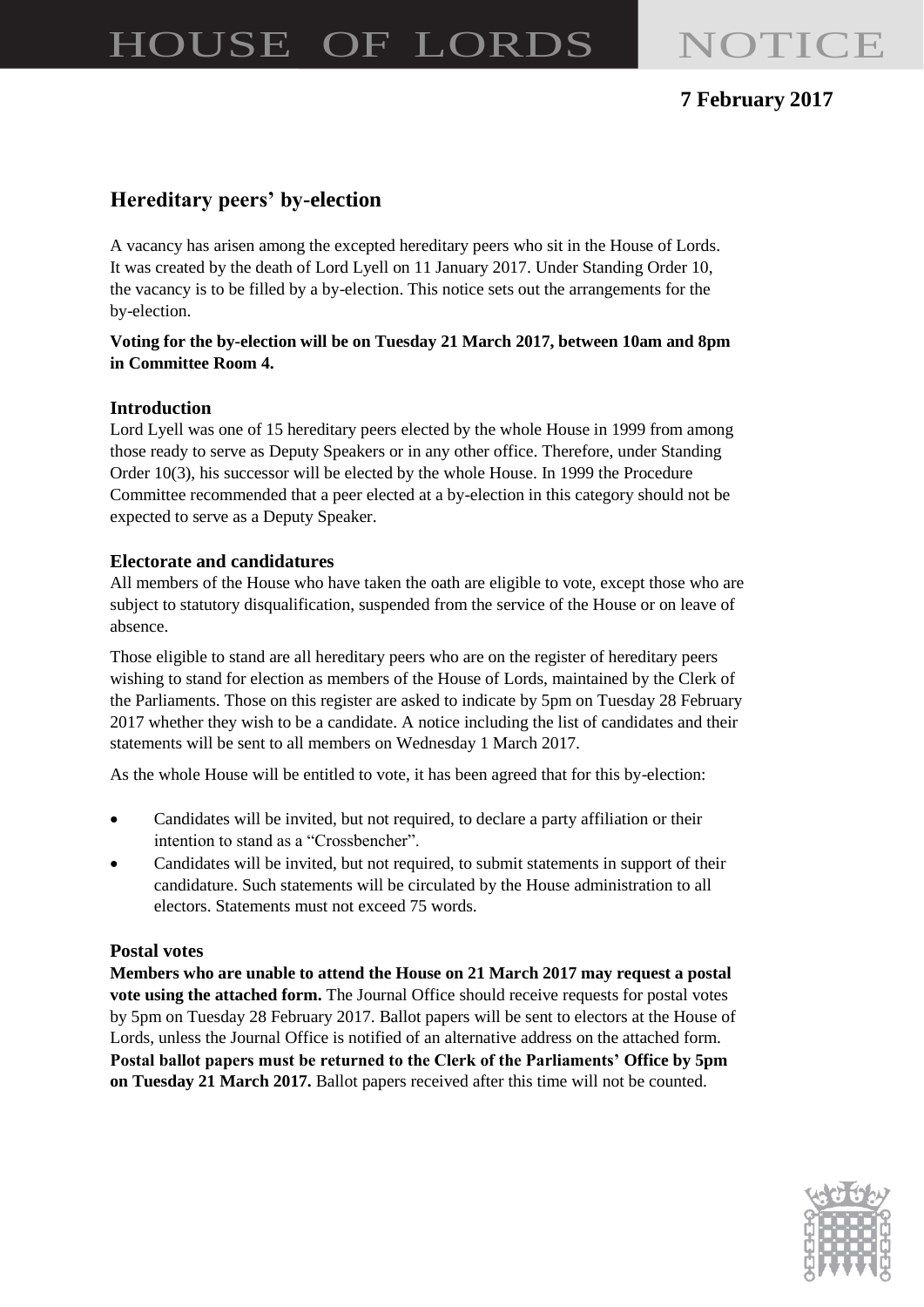#### **Timetable and conduct of the by-election**

The timetable for the by-election is:

| Tuesday 28 February, 5pm      | Deadline for candidate registration and receipt of<br>candidate statements. Deadline for receipt of requests<br>for postal votes and alternative ballot addresses from<br>electors. |
|-------------------------------|-------------------------------------------------------------------------------------------------------------------------------------------------------------------------------------|
| Wednesday 1 March             | Notice with candidates and statements published.<br>Ballot papers issued to those requesting a postal vote.                                                                         |
| Tuesday 21 March, 10am to 8pm | Voting in Committee Room 4.                                                                                                                                                         |
| Tuesday 21 March, 5pm         | Deadline for postal ballots to be received by the<br>Clerk of the Parliaments' Office.                                                                                              |
| Wednesday 22 March            | Count and then result of the by-election reported to the<br>House by the Clerk of the Parliaments.                                                                                  |

The Code of Conduct for the by-election is in the annex to this notice.

Electoral Reform Services are assisting the Clerk of the Parliaments with organising the by-election.

#### **Voting system and count**

The Alternative Vote system will be used. Voters place the figure 1 in the box next to the name of the candidate they most strongly support, the figure 2 against the next most favoured candidate, and so on. Voters may cast as many or as few votes as they wish. In order to be elected, the successful candidate must receive at least as many votes as all the other candidates put together. In the event of this not happening after first-preference votes have been allocated, the votes of the candidates receiving the lowest number of firstpreference votes will be shared out according to the second preference marked on them. This will be repeated until one candidate has at least half of the total valid votes.

Ballot papers will be invalidated if:

- any number is used more than once, or
- in the opinion of the Returning Officer (the Clerk of the Parliaments) the ballot paper is illegible or ambiguous.

The count will be conducted by Electoral Reform Services.

The result will be announced in the House of Lords chamber by the Clerk of the Parliaments at a convenient moment (likely to be after oral questions) on Wednesday 22 March 2017.

The full results, including the number of first-preference votes cast for each candidate and the position after each transfer of votes, will be available in the Printed Paper Office and the Library soon after the announcement by the Clerk of the Parliaments. The results will also be published online at [www.parliament.uk](http://www.parliament.uk/)

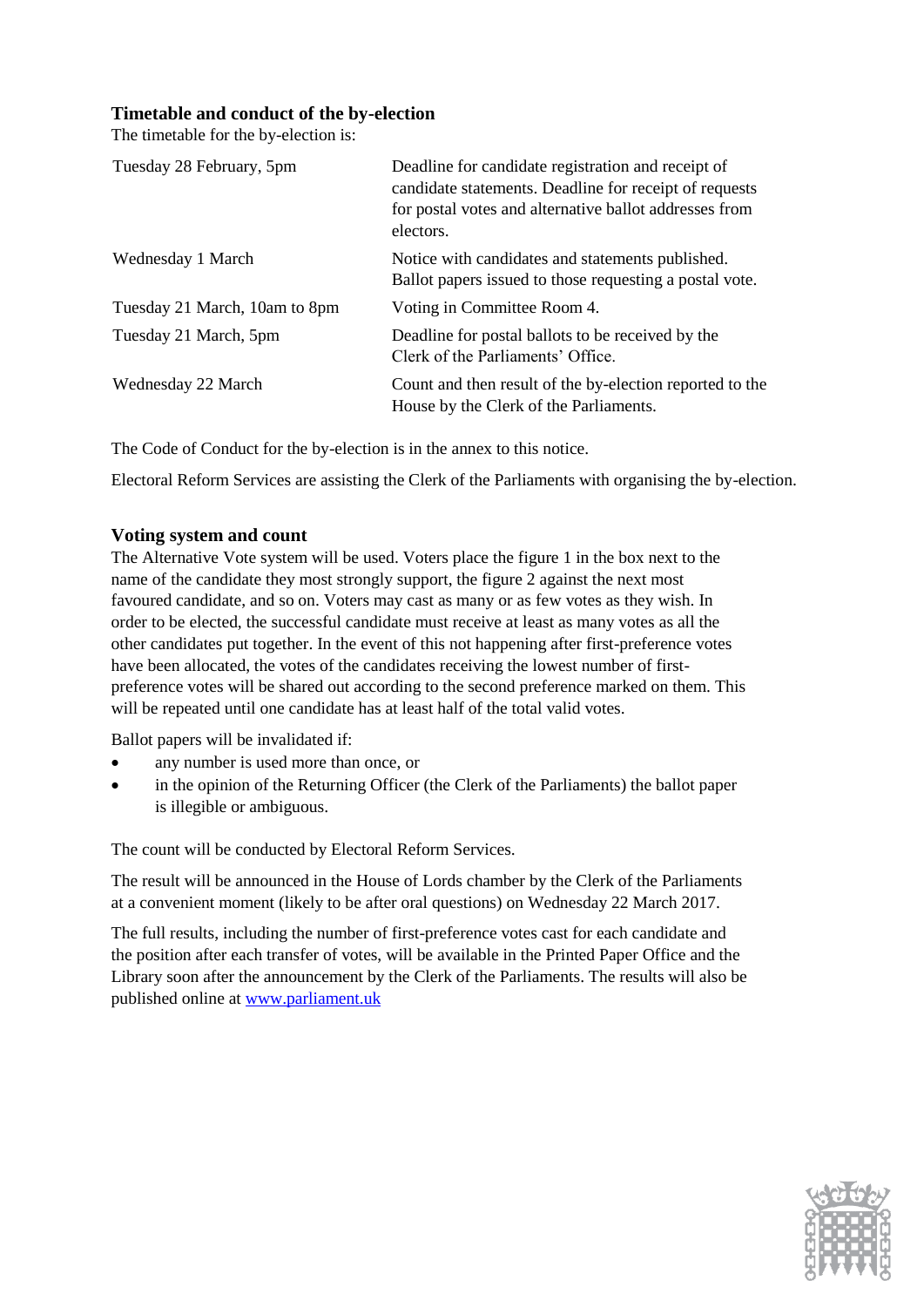#### **Enquiries**

Enquiries may be addressed as follows:

- By post: The Registry, Journal Office, House of Lords, London SW1A 0PW
- By telephone: 020 7219 5307
- By email[: holjournaloffice@parliament.uk](mailto:holjournaloffice@parliament.uk)

## DAVID BEAMISH *Clerk of the Parliaments*

## **Annex: Code of Conduct**

- 1. Ballot papers will not indicate any qualification or reason why a candidate should be elected.
- 2. Candidates may not offer hospitality, entertainment or financial inducements to electors intended to influence their votes or likely to have that effect.
- 3. Candidates may not engage in any activity intended or likely to discredit other candidates in the election.
- 4. Candidates may not solicit votes near the room where the election is taking place.
- 5. If the Clerk of the Parliaments suspects, on reasonable grounds, that some material irregularity or improper conduct may have occurred in the electoral process, he may refer the matter to the Committee for Privileges and Conduct. The Committee may, if it thinks fit, recommend the disqualification of a successful candidate if their election appears to have been influenced by material irregularity or improper conduct.
- 6. In this code of conduct, "candidate" includes an agent or supporter acting on behalf of the candidate.